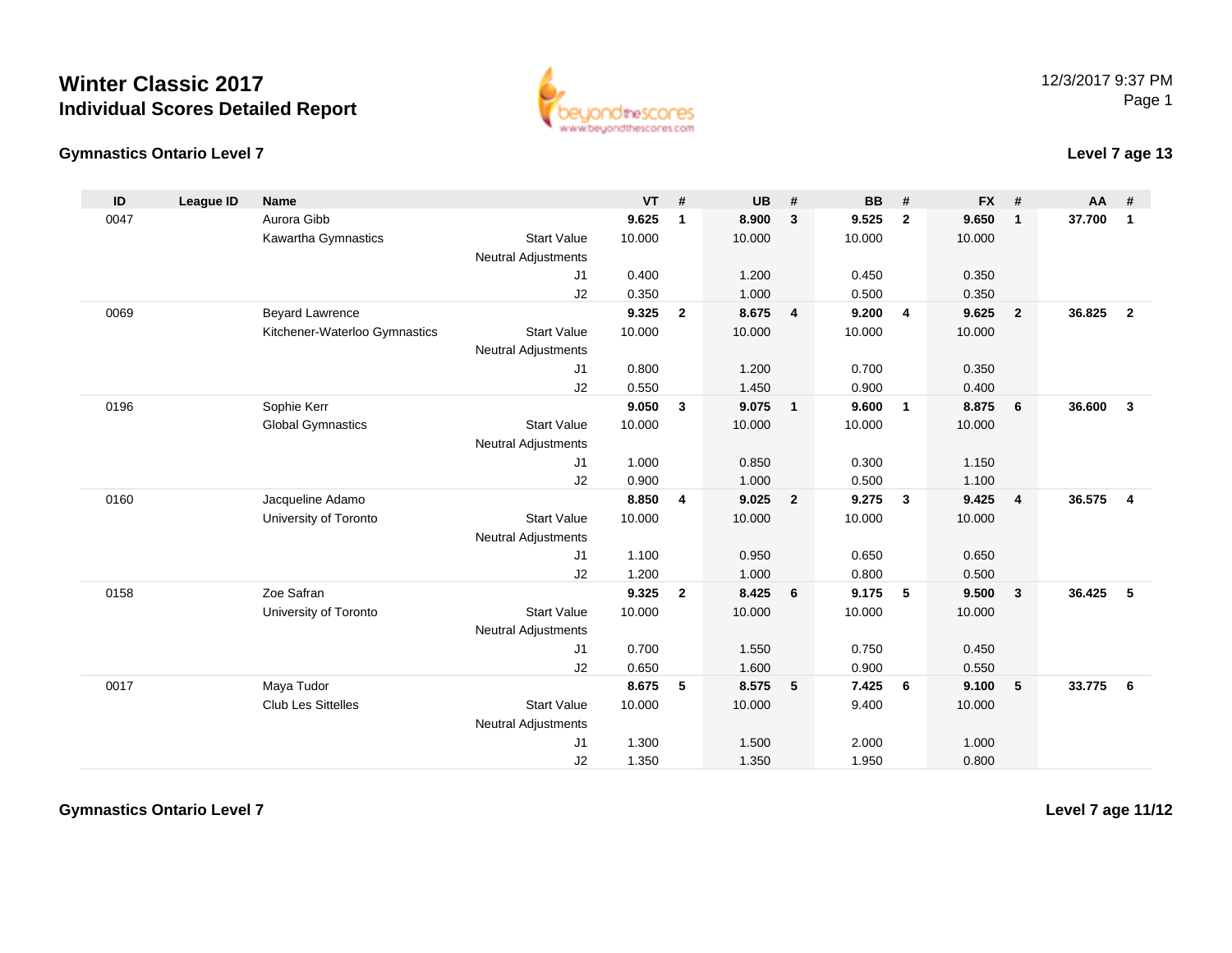

| ID   | <b>League ID</b> | <b>Name</b>                         |                            | <b>VT</b> | #            | <b>UB</b> | #              | <b>BB</b> | #              | <b>FX</b> | #                       | AA     | #              |
|------|------------------|-------------------------------------|----------------------------|-----------|--------------|-----------|----------------|-----------|----------------|-----------|-------------------------|--------|----------------|
| 0217 |                  | <b>Marisa Stewart</b>               |                            | 8.900     | 5            | 9.225     | 3              | 9.675     | $\overline{1}$ | 9.725     | $\overline{2}$          | 37.525 | $\mathbf{1}$   |
|      |                  | Gemini Gymnastics                   | <b>Start Value</b>         | 10.000    |              | 10.000    |                | 10.000    |                | 10.000    |                         |        |                |
|      |                  |                                     | <b>Neutral Adjustments</b> |           |              |           |                |           |                |           |                         |        |                |
|      |                  |                                     | J1                         | 1.100     |              | 0.750     |                | 0.300     |                | 0.300     |                         |        |                |
|      |                  |                                     | J2                         | 1.100     |              | 0.800     |                | 0.350     |                | 0.250     |                         |        |                |
| 0216 |                  | Emma Campbell                       |                            | 8.450     | 8            | 9.425     | $\mathbf{1}$   | 9.550     | $\mathbf{3}$   | 9.525     | $\overline{4}$          | 36.950 | $\overline{2}$ |
|      |                  | Gemini Gymnastics                   | <b>Start Value</b>         | 10.000    |              | 10.000    |                | 10.000    |                | 10.000    |                         |        |                |
|      |                  |                                     | <b>Neutral Adjustments</b> |           |              |           |                |           |                |           |                         |        |                |
|      |                  |                                     | J1                         | 1.500     |              | 0.550     |                | 0.500     |                | 0.550     |                         |        |                |
|      |                  |                                     | J2                         | 1.600     |              | 0.600     |                | 0.400     |                | 0.400     |                         |        |                |
| 0145 |                  | Addison Othmann                     |                            | 9.300     | $\mathbf{1}$ | 8.800     | 8              | 9.500     | 4              | 9.325     | $\overline{7}$          | 36.925 | $\overline{3}$ |
|      |                  | <b>Pickering Athletic Centre</b>    | <b>Start Value</b>         | 10.000    |              | 10.000    |                | 10.000    |                | 10.000    |                         |        |                |
|      |                  |                                     | <b>Neutral Adjustments</b> |           |              |           |                |           |                |           |                         |        |                |
|      |                  |                                     | J1                         | 0.600     |              | 1.300     |                | 0.500     |                | 0.750     |                         |        |                |
|      |                  |                                     | J2                         | 0.800     |              | 1.100     |                | 0.500     |                | 0.600     |                         |        |                |
| 0197 |                  | Charlotte Raymond                   |                            | 8.875     | 6            | 9.150     | 5              | 9.250     | 6              | 9.600     | $\overline{\mathbf{3}}$ | 36.875 | $\overline{4}$ |
|      |                  | <b>Global Gymnastics</b>            | <b>Start Value</b>         | 10.000    |              | 10.000    |                | 10.000    |                | 10.000    |                         |        |                |
|      |                  |                                     | <b>Neutral Adjustments</b> |           |              |           |                |           |                |           |                         |        |                |
|      |                  |                                     | J1                         | 1.150     |              | 0.900     |                | 0.650     |                | 0.450     |                         |        |                |
|      |                  |                                     | J2                         | 1.100     |              | 0.800     |                | 0.850     |                | 0.350     |                         |        |                |
| 0161 |                  | Isabella Janczewski                 |                            | 9.000     | 4            | 9.175     | 4              | 9.175     | 8              | 9.500     | 5                       | 36.850 | 5              |
|      |                  | University of Toronto               | <b>Start Value</b>         | 10.000    |              | 10.000    |                | 10.000    |                | 10.000    |                         |        |                |
|      |                  |                                     | <b>Neutral Adjustments</b> |           |              |           |                |           |                |           |                         |        |                |
|      |                  |                                     | J1                         | 0.900     |              | 0.750     |                | 0.900     |                | 0.500     |                         |        |                |
|      |                  |                                     | J2                         | 1.100     |              | 0.900     |                | 0.750     |                | 0.500     |                         |        |                |
| 0248 |                  | Alexandra Leblanc                   |                            | 9.025     | 3            | 8.825     | $\overline{7}$ | 9.650     | $\overline{2}$ | 9.325     | $\overline{7}$          | 36.825 | 6              |
|      |                  | Woodbridge Academy of<br>Gymnastics | <b>Start Value</b>         | 10.000    |              | 10.000    |                | 10.000    |                | 10.000    |                         |        |                |
|      |                  |                                     | <b>Neutral Adjustments</b> |           |              |           |                |           |                |           |                         |        |                |
|      |                  |                                     | J1                         | 1.050     |              | 1.100     |                | 0.300     |                | 0.700     |                         |        |                |
|      |                  |                                     | J2                         | 0.900     |              | 1.250     |                | 0.400     |                | 0.650     |                         |        |                |
| 0121 |                  | <b>Cleante Theoret</b>              |                            | 9.000     | 4            | 9.100     | 6              | 9.250     | 6              | 9.450     | 6                       | 36.800 | $\overline{7}$ |
|      |                  | <b>Ottawa Gymnastics Centre</b>     | <b>Start Value</b>         | 10.000    |              | 10.000    |                | 10.000    |                | 10.000    |                         |        |                |
|      |                  |                                     | <b>Neutral Adjustments</b> |           |              |           |                |           |                |           |                         |        |                |
|      |                  |                                     | J1                         | 1.100     |              | 0.950     |                | 0.750     |                | 0.600     |                         |        |                |
|      |                  |                                     | J2                         | 0.900     |              | 0.850     |                | 0.750     |                | 0.500     |                         |        |                |
| 0014 |                  | Jasmine McIntyre                    |                            | 9.000     | 4            | 8.675     | 9              | 9.650     | $\mathbf{2}$   | 9.450     | 6                       | 36.775 | 8              |
|      |                  | <b>Club Les Sittelles</b>           | <b>Start Value</b>         | 10.000    |              | 10.000    |                | 10.000    |                | 10.000    |                         |        |                |
|      |                  |                                     | <b>Neutral Adjustments</b> |           |              |           |                |           |                |           |                         |        |                |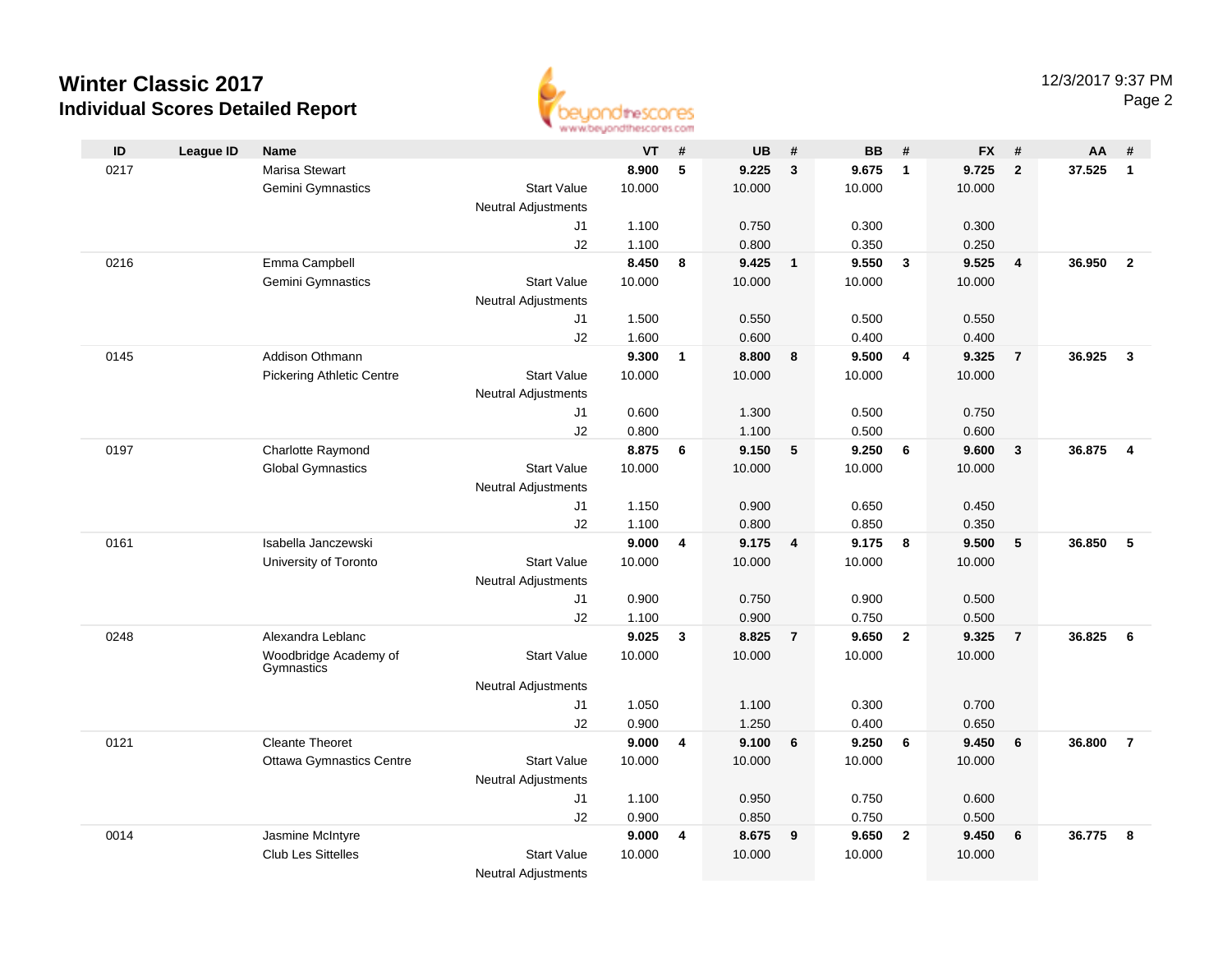

|      |                                  | J1                         | 1.000  |                | 1.350    |                | 0.400  |                | 0.550  |                         |           |    |
|------|----------------------------------|----------------------------|--------|----------------|----------|----------------|--------|----------------|--------|-------------------------|-----------|----|
|      |                                  | J2                         | 1.000  |                | 1.300    |                | 0.300  |                | 0.550  |                         |           |    |
| 0086 | <b>Emily Haberer</b>             |                            | 9.275  | $\overline{2}$ | 8.300    | 10             | 9.475  | 5              | 9.325  | $\overline{7}$          | 36.375    | 9  |
|      | Loyalist Gymnastics Club         | <b>Start Value</b>         | 10.000 |                | 10.000   |                | 10.000 |                | 10.000 |                         |           |    |
|      |                                  | <b>Neutral Adjustments</b> |        |                |          |                |        |                |        |                         |           |    |
|      |                                  | J1                         | 0.850  |                | 1.700    |                | 0.600  |                | 0.700  |                         |           |    |
|      |                                  | J2                         | 0.600  |                | 1.700    |                | 0.450  |                | 0.650  |                         |           |    |
| 0142 | Brianna Aguanno                  |                            | 9.000  | 4              | 9.150    | 5              | 8.350  | 10             | 9.750  | $\overline{\mathbf{1}}$ | 36.250 10 |    |
|      | <b>Pickering Athletic Centre</b> | <b>Start Value</b>         | 10.000 |                | 10.000   |                | 10.000 |                | 10.000 |                         |           |    |
|      |                                  | <b>Neutral Adjustments</b> |        |                |          |                |        |                |        |                         |           |    |
|      |                                  | J1                         | 0.900  |                | 0.900    |                | 1.600  |                | 0.250  |                         |           |    |
|      |                                  | J2                         | 1.100  |                | 0.800    |                | 1.700  |                | 0.250  |                         |           |    |
| 0118 | Demeter Riedmueller              |                            | 8.275  | 9              | 9.400    | $\overline{2}$ | 9.200  | $\overline{7}$ | 8.825  | 9                       | 35.700    | 11 |
|      | <b>Ottawa Gymnastics Centre</b>  | <b>Start Value</b>         | 10.000 |                | 10.000   |                | 10.000 |                | 10.000 |                         |           |    |
|      |                                  | <b>Neutral Adjustments</b> |        |                |          |                |        |                |        |                         |           |    |
|      |                                  | J1                         | 1.800  |                | 0.600    |                | 0.800  |                | 1.150  |                         |           |    |
|      |                                  | J2                         | 1.650  |                | 0.600    |                | 0.800  |                | 1.200  |                         |           |    |
| 0095 | Mikaela Booth                    |                            | 8.625  | $\overline{7}$ | 8.125 11 |                | 9.000  | 9              | 9.075  | 8                       | 34.825    | 12 |
|      | <b>Ottawa Gymnastics Centre</b>  | <b>Start Value</b>         | 10.000 |                | 10.000   |                | 10.000 |                | 10.000 |                         |           |    |
|      |                                  | <b>Neutral Adjustments</b> |        |                |          |                |        |                |        |                         |           |    |
|      |                                  | J1                         | 1.450  |                | 1.950    |                | 1.000  |                | 1.000  |                         |           |    |
|      |                                  | J2                         | 1.300  |                | 1.800    |                | 1.000  |                | 0.850  |                         |           |    |
| 0183 | Jesse Botelho                    |                            | 8.625  | 7              | 7.100    | 12             | 8.100  | 11             | 8.775  | 10                      | 32.600    | 13 |
|      | Greater Napanee GC               | <b>Start Value</b>         | 10.000 |                | 9.500    |                | 9.500  |                | 10.000 |                         |           |    |
|      |                                  | <b>Neutral Adjustments</b> |        |                |          |                |        |                |        |                         |           |    |
|      |                                  | J1                         | 1.250  |                | 2.500    |                | 1.450  |                | 1.200  |                         |           |    |
|      |                                  | J2                         | 1.500  |                | 2.300    |                | 1.350  |                | 1.250  |                         |           |    |

#### **Gymnastics Ontario Level 7**

| ID   | League ID | <b>Name</b>              |                                                  | VT –   | #                        | <b>UB</b>    | - #                      | <b>BB</b> | - #    | <b>FX</b>    | #                        | <b>AA</b> | #                        |
|------|-----------|--------------------------|--------------------------------------------------|--------|--------------------------|--------------|--------------------------|-----------|--------|--------------|--------------------------|-----------|--------------------------|
| 0025 |           | Hailee Mariani           |                                                  | X.XXX  | $\overline{\phantom{a}}$ | <b>X.XXX</b> | $\overline{\phantom{a}}$ | X.XXX     | $\sim$ | <b>X.XXX</b> | $\overline{\phantom{a}}$ | 0.000     | $\overline{\phantom{a}}$ |
|      |           | Vaughan Gymnastics Club  | <b>Start Value</b><br><b>Neutral Adjustments</b> |        |                          |              |                          |           |        | 10.000       |                          |           |                          |
|      |           |                          | J1                                               |        |                          |              |                          |           |        | 0.900        |                          |           |                          |
|      |           |                          | J <sub>2</sub>                                   |        |                          |              |                          |           |        | 1.200        |                          |           |                          |
| 0220 |           | Samantha Horvath         |                                                  | 9.450  |                          | 9.600        |                          | 9.550 2   |        | 9.525        | - 3                      | 38.125    |                          |
|      |           | <b>Gemini Gymnastics</b> | <b>Start Value</b><br><b>Neutral Adjustments</b> | 10.000 |                          | 10.000       |                          | 10.000    |        | 10.000       |                          |           |                          |

**Level 7 age 14**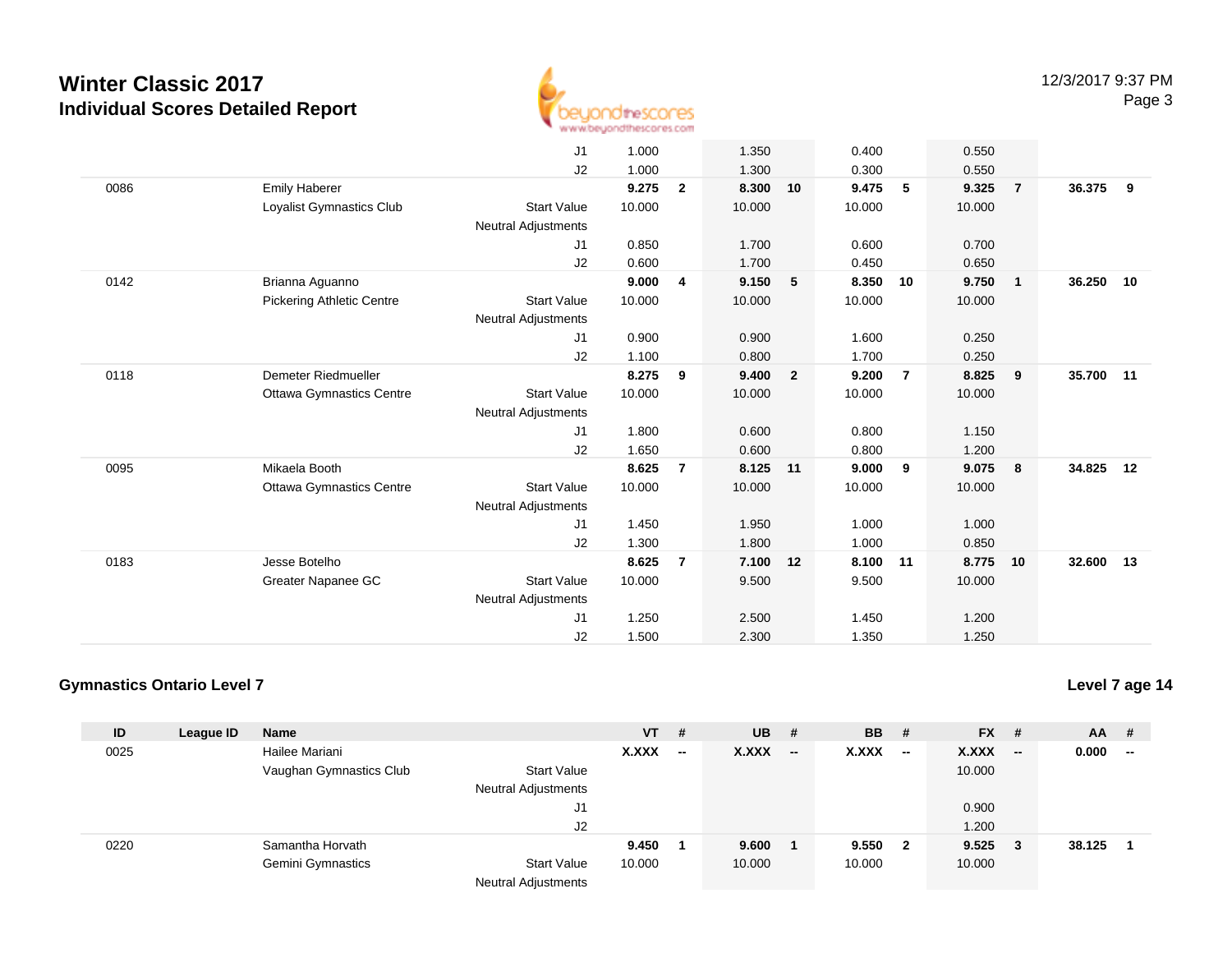

|      |                          | J1                         | 0.500          |                | 0.400          |                         | 0.500          |                         | 0.550          |                         |        |                         |
|------|--------------------------|----------------------------|----------------|----------------|----------------|-------------------------|----------------|-------------------------|----------------|-------------------------|--------|-------------------------|
|      |                          | J2                         | 0.600          |                | 0.400          |                         | 0.400          |                         | 0.400          |                         |        |                         |
| 0214 | Dez Bisschops            |                            | 9.400          | $\mathbf{2}$   | 9.350          | $\mathbf{3}$            | 9.625          | $\overline{1}$          | 9.375          | 5                       | 37.750 | $\overline{\mathbf{2}}$ |
|      | Gemini Gymnastics        | <b>Start Value</b>         | 10.000         |                | 10.000         |                         | 10.000         |                         | 10.000         |                         |        |                         |
|      |                          | <b>Neutral Adjustments</b> |                |                |                |                         |                |                         |                |                         |        |                         |
|      |                          | J1                         | 0.600          |                | 0.600          |                         | 0.450          |                         | 0.700          |                         |        |                         |
|      |                          | J2                         | 0.600          |                | 0.700          |                         | 0.300          |                         | 0.550          |                         |        |                         |
| 0253 | Lia Kaiser               |                            | 9.375          | $\mathbf{3}$   | 9.200          | $\overline{4}$          | 9.400          | $\overline{4}$          | 9.575          | $\overline{1}$          | 37.550 | $\mathbf{3}$            |
|      | Gemini Gymnastics        | <b>Start Value</b>         | 10.000         |                | 10.000         |                         | 10.000         |                         | 10.000         |                         |        |                         |
|      |                          | <b>Neutral Adjustments</b> |                |                |                |                         |                |                         |                |                         |        |                         |
|      |                          | J1                         | 0.500          |                | 0.850          |                         | 0.550          |                         | 0.500          |                         |        |                         |
|      |                          | J2                         | 0.750          |                | 0.750          |                         | 0.650          |                         | 0.350          |                         |        |                         |
| 0213 | Kala Bain                |                            | 9.375          | $\mathbf{3}$   | 9.450          | $\overline{\mathbf{2}}$ | 9.275          | - 6                     | 9.150          | 10                      | 37.250 | $\overline{4}$          |
|      | Gemini Gymnastics        | <b>Start Value</b>         | 10.000         |                | 10.000         |                         | 10.000         |                         | 10.000         |                         |        |                         |
|      |                          | Neutral Adjustments        |                |                |                |                         |                |                         |                |                         |        |                         |
|      |                          | J <sub>1</sub>             | 0.550          |                | 0.500          |                         | 0.750          |                         | 0.700          |                         |        |                         |
| 0091 | <b>Madison Baird</b>     | J2                         | 0.700<br>9.250 | $\overline{4}$ | 0.600<br>8.900 | 8                       | 0.700<br>9.475 | $\overline{\mathbf{3}}$ | 1.000<br>9.575 | $\overline{1}$          | 37.200 | $5\phantom{1}$          |
|      | Loyalist Gymnastics Club | <b>Start Value</b>         | 10.000         |                | 10.000         |                         | 10.000         |                         | 10.000         |                         |        |                         |
|      |                          | Neutral Adjustments        |                |                |                |                         |                |                         |                |                         |        |                         |
|      |                          | J1                         | 0.850          |                | 1.000          |                         | 0.550          |                         | 0.450          |                         |        |                         |
|      |                          | J2                         | 0.650          |                | 1.200          |                         | 0.500          |                         | 0.400          |                         |        |                         |
| 0045 | Juliette Abrioux         |                            | 9.050          | 6              | 9.100          | 6                       | 9.550          | $\overline{2}$          | 9.225          | $\overline{7}$          | 36.925 | 6                       |
|      | Kawartha Gymnastics      | <b>Start Value</b>         | 10.000         |                | 10.000         |                         | 10.000         |                         | 10.000         |                         |        |                         |
|      |                          | <b>Neutral Adjustments</b> |                |                |                |                         |                |                         |                |                         |        |                         |
|      |                          | J1                         | 1.050          |                | 0.900          |                         | 0.450          |                         | 0.650          |                         |        |                         |
|      |                          | J2                         | 0.850          |                | 0.900          |                         | 0.450          |                         | 0.900          |                         |        |                         |
| 0195 | Mya Graham               |                            | 9.025          | $\overline{7}$ | 8.775          | 9                       | 9.125          | 9                       | 9.450          | $\overline{\mathbf{4}}$ | 36.375 | $\overline{7}$          |
|      | <b>Global Gymnastics</b> | <b>Start Value</b>         | 10.000         |                | 10.000         |                         | 10.000         |                         | 10.000         |                         |        |                         |
|      |                          | <b>Neutral Adjustments</b> |                |                |                |                         |                |                         |                |                         |        |                         |
|      |                          | J1                         | 0.950          |                | 1.250          |                         | 0.900          |                         | 0.500          |                         |        |                         |
|      |                          | J2                         | 1.000          |                | 1.200          |                         | 0.850          |                         | 0.600          |                         |        |                         |
| 0033 | Sofia Bubniak            |                            | 8.675 11       |                | 9.125          | $5\phantom{.0}$         | 8.700 12       |                         | 9.350          | 6                       | 35.850 | 8                       |
|      | <b>TGI</b>               | <b>Start Value</b>         | 10.000         |                | 10.000         |                         | 10.000         |                         | 10.000         |                         |        |                         |
|      |                          | <b>Neutral Adjustments</b> |                |                |                |                         |                |                         |                |                         |        |                         |
|      |                          | J1                         | 1.450          |                | 0.850          |                         | 1.250          |                         | 0.600          |                         |        |                         |
|      |                          | J2                         | 1.200          |                | 0.900          |                         | 1.350          |                         | 0.700          |                         |        |                         |
| 0035 | Nadia leraci             |                            | 9.100          | 5              | 8.325 11       |                         | 9.150          | 8                       | 9.175          | 9                       | 35.750 | 9                       |
|      | <b>TGI</b>               | <b>Start Value</b>         | 10.000         |                | 9.500          |                         | 10.000         |                         | 10.000         |                         |        |                         |
|      |                          | <b>Neutral Adjustments</b> |                |                |                |                         |                |                         |                |                         |        |                         |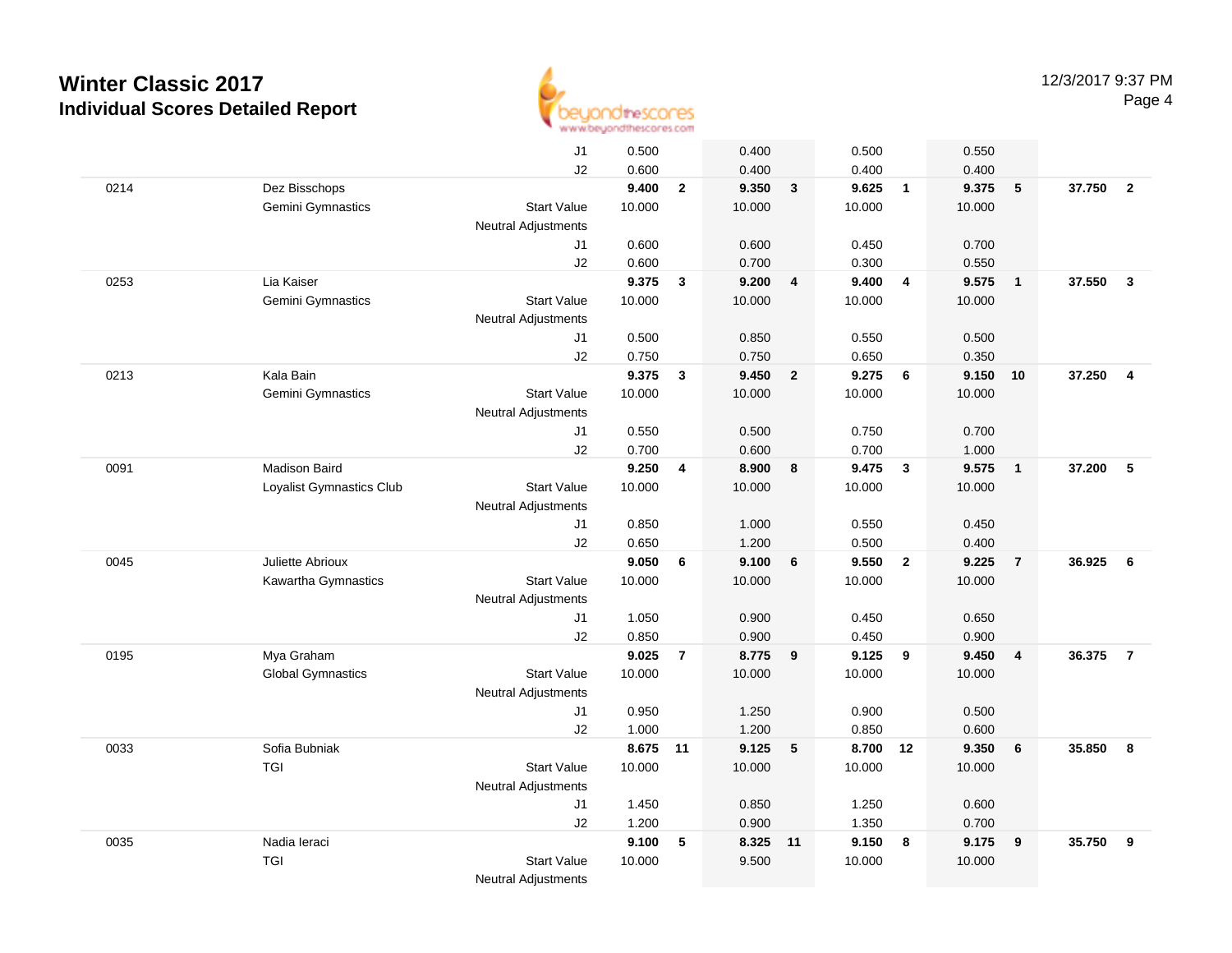

|      |                                     | J1                         | 1.000  |    | 1.250  |                | 0.900  |                | 0.900  |                |        |    |
|------|-------------------------------------|----------------------------|--------|----|--------|----------------|--------|----------------|--------|----------------|--------|----|
|      |                                     | J2                         | 0.800  |    | 1.100  |                | 0.800  |                | 0.750  |                |        |    |
| 0038 | Koko Kumazawa                       |                            | 8.675  | 11 | 8.100  | 12             | 9.350  | 5              | 9.550  | $\overline{2}$ | 35.675 | 10 |
|      | <b>TGI</b>                          | <b>Start Value</b>         | 10.000 |    | 9.200  |                | 10.000 |                | 10.000 |                |        |    |
|      |                                     | <b>Neutral Adjustments</b> |        |    |        |                |        |                |        |                |        |    |
|      |                                     | J1                         | 1.300  |    | 1.200  |                | 0.700  |                | 0.500  |                |        |    |
|      |                                     | J2                         | 1.350  |    | 1.000  |                | 0.600  |                | 0.400  |                |        |    |
| 0198 | Danielle Baio                       |                            | 8.600  | 12 | 9.000  | $\overline{7}$ | 8.875  | 11             | 9.200  | - 8            | 35.675 | 10 |
|      | <b>Global Gymnastics</b>            | <b>Start Value</b>         | 10.000 |    | 10.000 |                | 9.500  |                | 10.000 |                |        |    |
|      |                                     | <b>Neutral Adjustments</b> |        |    |        |                |        |                |        |                |        |    |
|      |                                     | J1                         | 1.500  |    | 1.000  |                | 0.750  |                | 0.750  |                |        |    |
|      |                                     | J2                         | 1.300  |    | 1.000  |                | 0.500  |                | 0.850  |                |        |    |
| 0243 | Katia Dombrovski                    |                            | 8.750  | 9  | 7.475  | 13             | 9.200  | $\overline{7}$ | 9.125  | 11             | 34.550 | 11 |
|      | Woodbridge Academy of<br>Gymnastics | <b>Start Value</b>         | 10.000 |    | 10.000 |                | 9.900  |                | 10.000 |                |        |    |
|      |                                     | <b>Neutral Adjustments</b> |        |    |        |                |        |                |        |                |        |    |
|      |                                     | J1                         | 1.300  |    | 2.350  |                | 0.700  |                | 0.800  |                |        |    |
|      |                                     | J2                         | 1.200  |    | 2.700  |                | 0.700  |                | 0.950  |                |        |    |
| 0159 | Cecilia Peon                        |                            | 8.950  | 8  | 8.725  | 10             | 7.650  | 13             | 8.825  | 13             | 34.150 | 12 |
|      | University of Toronto               | <b>Start Value</b>         | 10.000 |    | 10.000 |                | 9.500  |                | 10.000 |                |        |    |
|      |                                     | <b>Neutral Adjustments</b> |        |    |        |                |        |                |        |                |        |    |
|      |                                     | J1                         | 1.000  |    | 1.350  |                | 1.800  |                | 1.000  |                |        |    |
|      |                                     | J2                         | 1.100  |    | 1.200  |                | 1.900  |                | 1.350  |                |        |    |
| 0012 | Antonia Del Ciotto                  |                            | 8.725  | 10 | 6.925  | 14             | 9.000  | 10             | 8.950  | 12             | 33,600 | 13 |
|      | <b>Club Les Sittelles</b>           | <b>Start Value</b>         | 10.000 |    | 9.500  |                | 10.000 |                | 10.000 |                |        |    |
|      |                                     | <b>Neutral Adjustments</b> |        |    |        |                |        |                |        |                |        |    |
|      |                                     | J1                         | 1.300  |    | 2.700  |                | 0.900  |                | 0.900  |                |        |    |
|      |                                     | J2                         | 1.250  |    | 2.450  |                | 1.100  |                | 1.200  |                |        |    |
|      |                                     |                            |        |    |        |                |        |                |        |                |        |    |

#### **Gymnastics Ontario Level 7**

**Level 7 age 15**

| ID   | League ID | <b>Name</b>                     |                            | $VT$ # |              | <b>UB</b> | - #      | <b>BB</b> | -# | <b>FX</b> | #  | <b>AA</b> | -# |
|------|-----------|---------------------------------|----------------------------|--------|--------------|-----------|----------|-----------|----|-----------|----|-----------|----|
| 0126 |           | Ali Nielissen                   |                            | 9.425  | $\mathbf{2}$ | 9.250     | $\sim$ 2 | 9.200     | -4 | 9.425     | 5  | 37.300    |    |
|      |           | <b>Whitby Gymnastics</b>        | <b>Start Value</b>         | 10.000 |              | 10.000    |          | 10.000    |    | 10.000    |    |           |    |
|      |           |                                 | <b>Neutral Adjustments</b> |        |              |           |          |           |    |           |    |           |    |
|      |           |                                 | J1                         | 0.600  |              | 0.800     |          | 0.800     |    | 0.600     |    |           |    |
|      |           |                                 | J2                         | 0.550  |              | 0.700     |          | 0.800     |    | 0.550     |    |           |    |
| 0119 |           | Lucie Robert                    |                            | 8.950  | 5            | 9.425     |          | 9.500     |    | 9.250     | -6 | 37.125    | 2  |
|      |           | <b>Ottawa Gymnastics Centre</b> | <b>Start Value</b>         | 10.000 |              | 10.000    |          | 10.000    |    | 10.000    |    |           |    |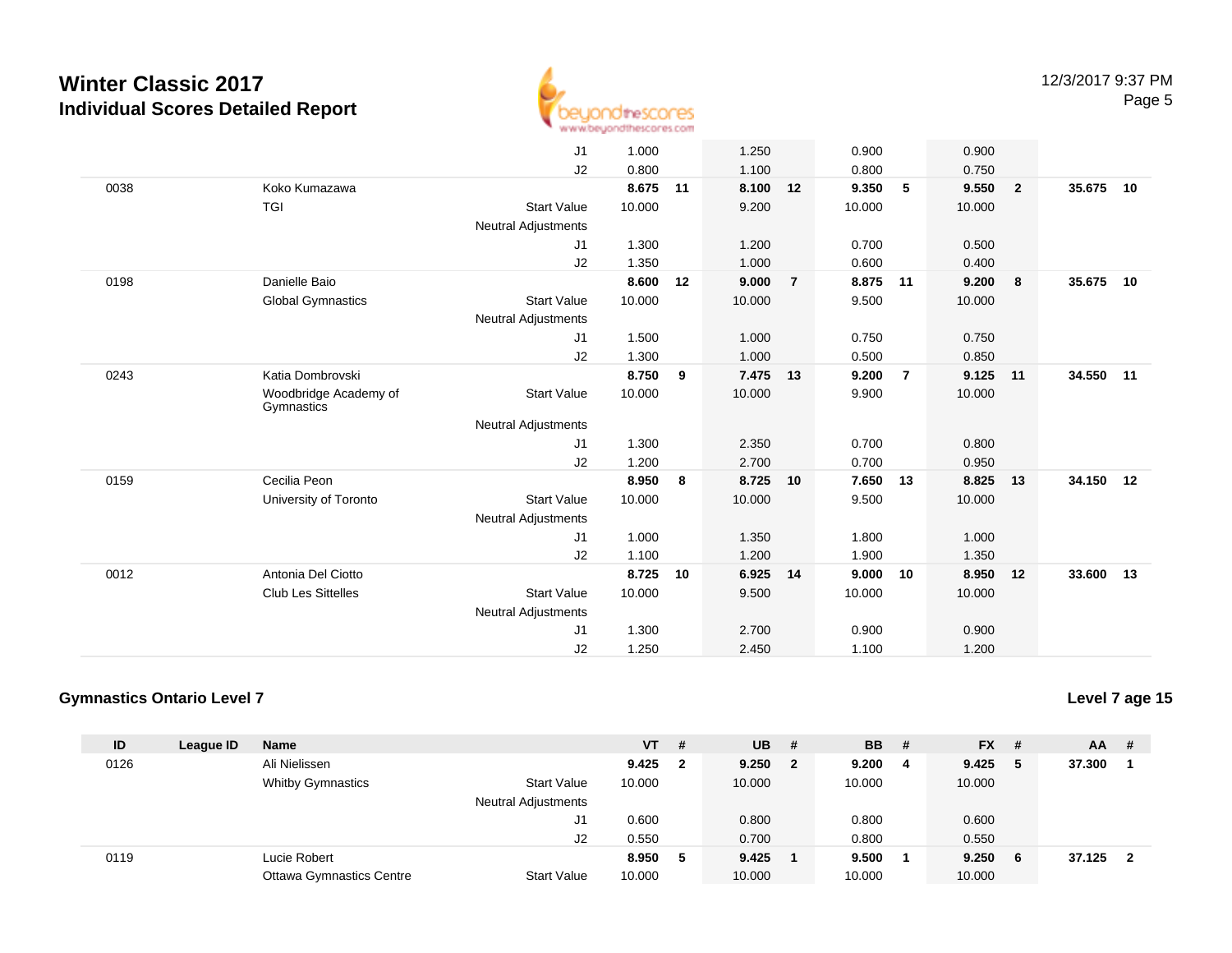

|      |                                  | <b>Neutral Adjustments</b> |        |                         |        |                         |        |                         |        |                         |          |                |
|------|----------------------------------|----------------------------|--------|-------------------------|--------|-------------------------|--------|-------------------------|--------|-------------------------|----------|----------------|
|      |                                  | J <sub>1</sub>             | 1.000  |                         | 0.550  |                         | 0.500  |                         | 0.700  |                         |          |                |
|      |                                  | J2                         | 1.100  |                         | 0.600  |                         | 0.500  |                         | 0.800  |                         |          |                |
| 0144 | Mackenzie Horsfall               |                            | 9.525  | $\mathbf{1}$            | 8.900  | $\overline{4}$          | 9.025  | 5                       | 9.550  | $\mathbf{3}$            | 37.000   | $\mathbf{3}$   |
|      | <b>Pickering Athletic Centre</b> | <b>Start Value</b>         | 10.000 |                         | 10.000 |                         | 10.000 |                         | 10.000 |                         |          |                |
|      |                                  | <b>Neutral Adjustments</b> |        |                         |        |                         |        |                         |        |                         |          |                |
|      |                                  | J1                         | 0.450  |                         | 1.200  |                         | 0.950  |                         | 0.500  |                         |          |                |
|      |                                  | J2                         | 0.500  |                         | 1.000  |                         | 1.000  |                         | 0.400  |                         |          |                |
| 0125 | Rachel Hunter                    |                            | 9.000  | $\overline{\mathbf{4}}$ | 8.475  | $\boldsymbol{8}$        | 9.225  | $\overline{\mathbf{3}}$ | 9.575  | $\overline{2}$          | 36.275 4 |                |
|      | <b>Whitby Gymnastics</b>         | <b>Start Value</b>         | 10.000 |                         | 10.000 |                         | 10.000 |                         | 10.000 |                         |          |                |
|      |                                  | <b>Neutral Adjustments</b> |        |                         |        |                         |        |                         |        |                         |          |                |
|      |                                  | J1                         | 1.000  |                         | 1.600  |                         | 0.850  |                         | 0.450  |                         |          |                |
|      |                                  | J2                         | 1.000  |                         | 1.450  |                         | 0.700  |                         | 0.400  |                         |          |                |
| 0103 | Emma Gray                        |                            | 8.800  | $\overline{7}$          | 8.825  | 5                       | 9.025  | 5                       | 9.125  | $\overline{7}$          | 35.775   | 5              |
|      | Ottawa Gymnastics Centre         | <b>Start Value</b>         | 10.000 |                         | 10.000 |                         | 10.000 |                         | 10.000 |                         |          |                |
|      |                                  | <b>Neutral Adjustments</b> |        |                         |        |                         |        |                         |        |                         |          |                |
|      |                                  | J1                         | 1.100  |                         | 1.250  |                         | 0.950  |                         | 0.800  |                         |          |                |
|      |                                  | J2                         | 1.300  |                         | 1.100  |                         | 1.000  |                         | 0.950  |                         |          |                |
| 0007 | Janique Boulet                   |                            | 8.375  | 9                       | 8.975  | $\overline{\mathbf{3}}$ | 9.275  | $\overline{\mathbf{2}}$ | 9.125  | $\overline{7}$          | 35.750   | 6              |
|      | Club Les Sittelles               | <b>Start Value</b>         | 10.000 |                         | 10.000 |                         | 10.000 |                         | 10.000 |                         |          |                |
|      |                                  | <b>Neutral Adjustments</b> |        |                         |        |                         |        |                         |        |                         |          |                |
|      |                                  | J1                         | 1.550  |                         | 1.050  |                         | 0.750  |                         | 1.000  |                         |          |                |
|      |                                  | J2                         | 1.700  |                         | 1.000  |                         | 0.700  |                         | 0.750  |                         |          |                |
| 0233 | Brooklynn Gillmor                |                            | 8.725  | 8                       | 8.500  | $\overline{7}$          | 8.825  | 6                       | 9.650  | $\mathbf{1}$            | 35.700   | $\overline{7}$ |
|      | <b>Grand River Gymmies</b>       | <b>Start Value</b>         | 10.000 |                         | 10.000 |                         | 9.500  |                         | 10.000 |                         |          |                |
|      |                                  | <b>Neutral Adjustments</b> |        |                         |        |                         |        |                         |        |                         |          |                |
|      |                                  | J1                         | 1.250  |                         | 1.400  |                         | 0.750  |                         | 0.400  |                         |          |                |
|      |                                  | J2                         | 1.300  |                         | 1.600  |                         | 0.600  |                         | 0.300  |                         |          |                |
| 0244 | Julia Tsaknis                    |                            | 8.925  | 6                       | 8.525  | 6                       | 8.300  | $\bf{8}$                | 9.100  | 8                       | 34.850   | 8              |
|      | Woodbridge Academy of            | <b>Start Value</b>         | 10.000 |                         | 9.500  |                         | 10.000 |                         | 10.000 |                         |          |                |
|      | Gymnastics                       |                            |        |                         |        |                         |        |                         |        |                         |          |                |
|      |                                  | <b>Neutral Adjustments</b> |        |                         |        |                         |        |                         |        |                         |          |                |
|      |                                  | J1                         | 1.000  |                         | 0.850  |                         | 1.600  |                         | 0.800  |                         |          |                |
|      |                                  | J2                         | 1.150  |                         | 1.100  |                         | 1.800  |                         | 1.000  |                         |          |                |
| 0008 | Gabrielle Bonneville             |                            | 9.175  | 3                       | 7.550  | 9                       | 8.400  | $\overline{7}$          | 9.500  | $\overline{\mathbf{4}}$ | 34.625   | 9              |
|      | Club Les Sittelles               | <b>Start Value</b>         | 10.000 |                         | 9.500  |                         | 9.500  |                         | 10.000 |                         |          |                |
|      |                                  | <b>Neutral Adjustments</b> |        |                         |        |                         |        |                         |        |                         |          |                |
|      |                                  | J <sub>1</sub>             | 0.950  |                         | 1.850  |                         | 1.200  |                         | 0.400  |                         |          |                |
|      |                                  | J2                         | 0.700  |                         | 2.050  |                         | 1.000  |                         | 0.600  |                         |          |                |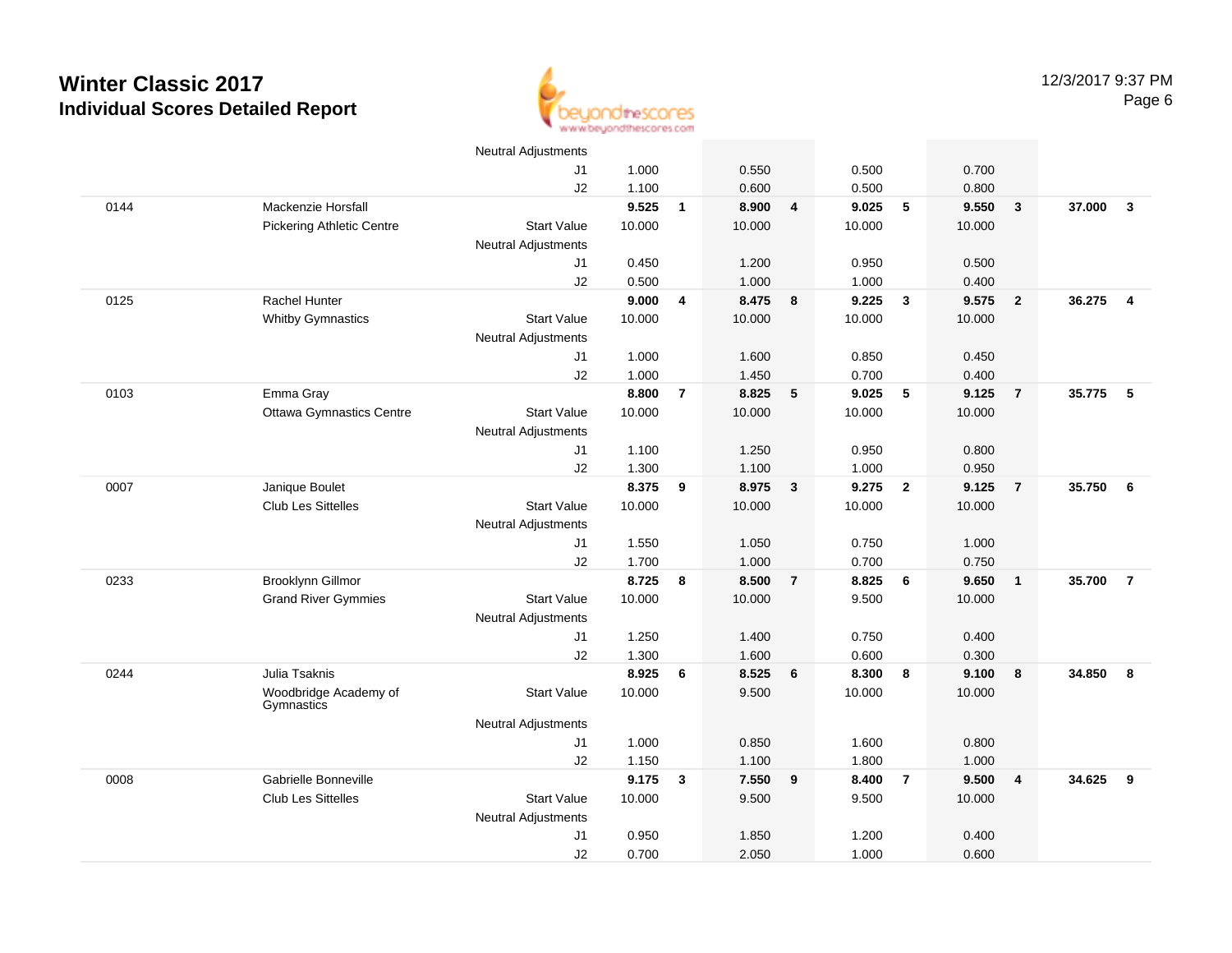

#### **Gymnastics Ontario Level 7**

| ID   | <b>League ID</b> | <b>Name</b>                     |                                              | <b>VT</b>      | #              | <b>UB</b>      | #                       | <b>BB</b>      | #                       | <b>FX</b>      | #              | AA     | #                       |
|------|------------------|---------------------------------|----------------------------------------------|----------------|----------------|----------------|-------------------------|----------------|-------------------------|----------------|----------------|--------|-------------------------|
| 0046 |                  | Chloe Hannam                    |                                              | 9.450          | $\overline{2}$ | 9.700          | $\mathbf{1}$            | 9.650          | $\mathbf{1}$            | 9.225          | 8              | 38.025 | $\mathbf{1}$            |
|      |                  | Kawartha Gymnastics             | <b>Start Value</b>                           | 10.000         |                | 10.000         |                         | 10.000         |                         | 10.000         |                |        |                         |
|      |                  |                                 | <b>Neutral Adjustments</b>                   |                |                |                |                         |                |                         |                |                |        |                         |
|      |                  |                                 | J <sub>1</sub>                               | 0.600          |                | 0.300          |                         | 0.300          |                         | 0.750          |                |        |                         |
|      |                  |                                 | J2                                           | 0.500          |                | 0.300          |                         | 0.400          |                         | 0.800          |                |        |                         |
| 0102 |                  | Grace Gorman                    |                                              | 9.250          | 5              | 9.350          | $\overline{\mathbf{2}}$ | 9.200          | $\overline{4}$          | 9.525          | $\mathbf{1}$   | 37.325 | $\overline{2}$          |
|      |                  | <b>Ottawa Gymnastics Centre</b> | <b>Start Value</b>                           | 10.000         |                | 10.000         |                         | 10.000         |                         | 10.000         |                |        |                         |
|      |                  |                                 | <b>Neutral Adjustments</b>                   |                |                |                |                         |                |                         |                |                |        |                         |
|      |                  |                                 | J1                                           | 0.650          |                | 0.600          |                         | 0.750          |                         | 0.500          |                |        |                         |
|      |                  |                                 | J2                                           | 0.850          |                | 0.700          |                         | 0.850          |                         | 0.450          |                |        |                         |
| 0085 |                  | Rowan Picard                    |                                              | 9.275          | 4              | 8.675          | $\overline{7}$          | 9.300          | $\overline{2}$          | 9.375          | $\overline{4}$ | 36.625 | $\mathbf{3}$            |
|      |                  | Loyalist Gymnastics Club        | <b>Start Value</b>                           | 10.000         |                | 10.000         |                         | 10.000         |                         | 10.000         |                |        |                         |
|      |                  |                                 | <b>Neutral Adjustments</b>                   |                |                |                |                         |                |                         |                |                |        |                         |
|      |                  |                                 | J1                                           | 0.750          |                | 1.200          |                         | 0.800          |                         | 0.600          |                |        |                         |
|      |                  |                                 | J2                                           | 0.700          |                | 1.450          |                         | 0.600          |                         | 0.650          |                |        |                         |
| 0215 |                  | Jessica Reid                    |                                              | 9.200          | 6              | 9.350          | $\overline{2}$          | 8.775          | $\overline{7}$          | 9.275          | 6              | 36.600 | $\overline{\mathbf{4}}$ |
|      |                  | Gemini Gymnastics               | <b>Start Value</b>                           | 10.000         |                | 10.000         |                         | 9.500          |                         | 10.000         |                |        |                         |
|      |                  |                                 | <b>Neutral Adjustments</b>                   |                |                |                |                         |                |                         |                |                |        |                         |
|      |                  |                                 | J <sub>1</sub>                               | 0.800          |                | 0.650          |                         | 0.750          |                         | 0.750          |                |        |                         |
|      |                  |                                 | J2                                           | 0.800          |                | 0.650          |                         | 0.700          |                         | 0.700          |                |        |                         |
| 0156 |                  | Lauren Fong- Hollohan           |                                              | 8.950          | 8              | 8.925          | $\overline{\mathbf{4}}$ | 9.225          | $\overline{\mathbf{3}}$ | 9.475          | $\overline{2}$ | 36.575 | 5                       |
|      |                  | University of Toronto           | <b>Start Value</b>                           | 10.000         |                | 10.000         |                         | 10.000         |                         | 10.000         |                |        |                         |
|      |                  |                                 | <b>Neutral Adjustments</b>                   |                |                |                |                         |                |                         |                |                |        |                         |
|      |                  |                                 | J1                                           | 1.000          |                | 1.100          |                         | 0.750          |                         | 0.550          |                |        |                         |
|      |                  |                                 | J2                                           | 1.100          |                | 1.050          |                         | 0.800          |                         | 0.500          |                |        |                         |
| 0157 |                  | Vanessa Liu                     |                                              | 9.000          | $\overline{7}$ | 9.000          | $\overline{\mathbf{3}}$ | 9.175          | 5                       | 9.250          | $\overline{7}$ | 36.425 | 6                       |
|      |                  | University of Toronto           | <b>Start Value</b>                           | 10.000         |                | 10.000         |                         | 10.000         |                         | 10.000         |                |        |                         |
|      |                  |                                 | <b>Neutral Adjustments</b>                   |                |                |                |                         |                |                         | 0.700          |                |        |                         |
|      |                  |                                 | J1                                           | 0.900          |                | 1.000          |                         | 0.900          |                         |                |                |        |                         |
| 0050 |                  | Jennika Mitchell                | J2                                           | 1.100<br>9.475 | $\mathbf{1}$   | 1.000<br>8.100 | 10                      | 0.750<br>9.300 | $\overline{\mathbf{2}}$ | 0.800<br>9.450 |                | 36.325 | $\overline{7}$          |
|      |                  |                                 | <b>Start Value</b>                           |                |                |                |                         |                |                         |                | 3              |        |                         |
|      |                  | Kawartha Gymnastics             |                                              | 10.000         |                | 9.500          |                         | 10.000         |                         | 10.000         |                |        |                         |
|      |                  |                                 | <b>Neutral Adjustments</b><br>J <sub>1</sub> | 0.550          |                | 1.450          |                         | 0.600          |                         | 0.550          |                |        |                         |
|      |                  |                                 | J2                                           | 0.500          |                | 1.350          |                         | 0.800          |                         | 0.550          |                |        |                         |
|      |                  |                                 |                                              |                |                |                |                         |                |                         |                |                |        |                         |

#### **Level 7 age 16+**